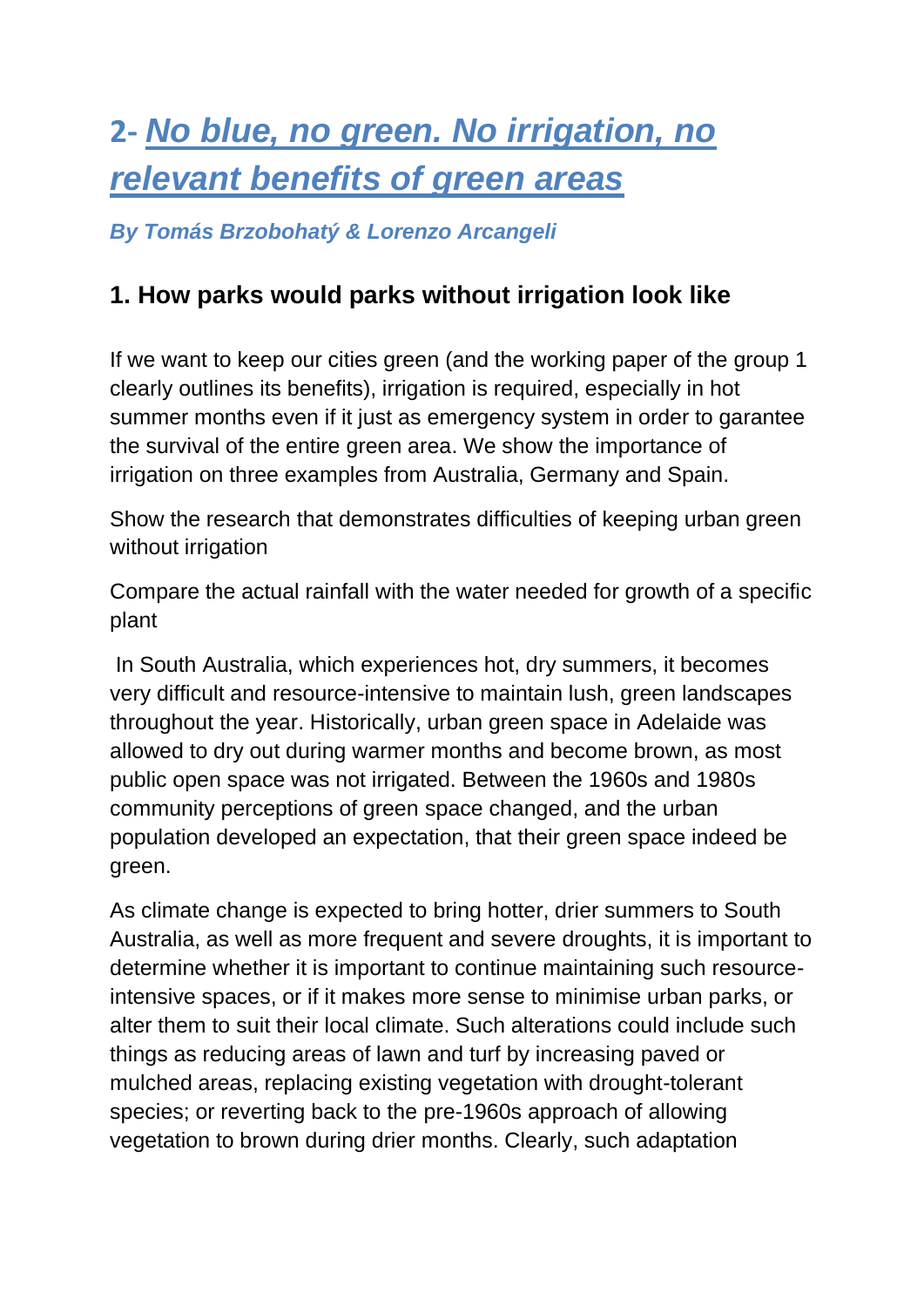strategies will result in a reduction of lush, green open space that much of the community has become accustomed to.<sup>1</sup>

Urban green is important – for recreation, micro-climate and biodiversity in cities. But **there is no green without blue: water** is essential. Urban green spaces are increasingly suffering from persistently warm and dry periods. Even in temperate latitudes such as Germany, precipitation amounts are decreasing while evaporation rates remain high, increasing irrigation needs.<sup>2</sup>

As of today, most green public parks in the Mediterranean are under irrigation. Cases when irrigation is broken just for couple of weeks has very negative effects on the conditions of the vegetation and quality of life of the citizens and are even highlighted in the local press. This may lead to lose the entire green area which normally was done with a huge initial investment and all simply by not maintaining working a good irrigation system.<sup>3</sup>



Park in Spain where irrigation has not been working for 3 weeks*<sup>4</sup>*

<sup>1</sup>[http://www.goyderinstitute.org/\\_r115/media/system/attrib/file/106/U.2.2%20Task%206%20-](http://www.goyderinstitute.org/_r115/media/system/attrib/file/106/U.2.2%20Task%206%20-%20Greenspace%20Report_Final.pdf) [%20Greenspace%20Report\\_Final.pdf](http://www.goyderinstitute.org/_r115/media/system/attrib/file/106/U.2.2%20Task%206%20-%20Greenspace%20Report_Final.pdf) <sup>2</sup><https://www.igb-berlin.de/en/news/meeting-water-needs-urban-green-spaces-sustainable-way>

3[https://sevilla.abc.es/sevilla/sevi-pp-denuncia-servicio-parques-y-jardines-esta-sin-camiones-riego-](https://sevilla.abc.es/sevilla/sevi-pp-denuncia-servicio-parques-y-jardines-esta-sin-camiones-riego-201908021313_noticia.html)[201908021313\\_noticia.html](https://sevilla.abc.es/sevilla/sevi-pp-denuncia-servicio-parques-y-jardines-esta-sin-camiones-riego-201908021313_noticia.html)

4[https://www.heraldo.es/noticias/aragon/zaragoza/2019/07/17/el-parque-de-oriente-pide-agua-a](https://www.heraldo.es/noticias/aragon/zaragoza/2019/07/17/el-parque-de-oriente-pide-agua-a-gritos-tras-veinte-dias-sin-riego-1325590.html)[gritos-tras-veinte-dias-sin-riego-1325590.html](https://www.heraldo.es/noticias/aragon/zaragoza/2019/07/17/el-parque-de-oriente-pide-agua-a-gritos-tras-veinte-dias-sin-riego-1325590.html)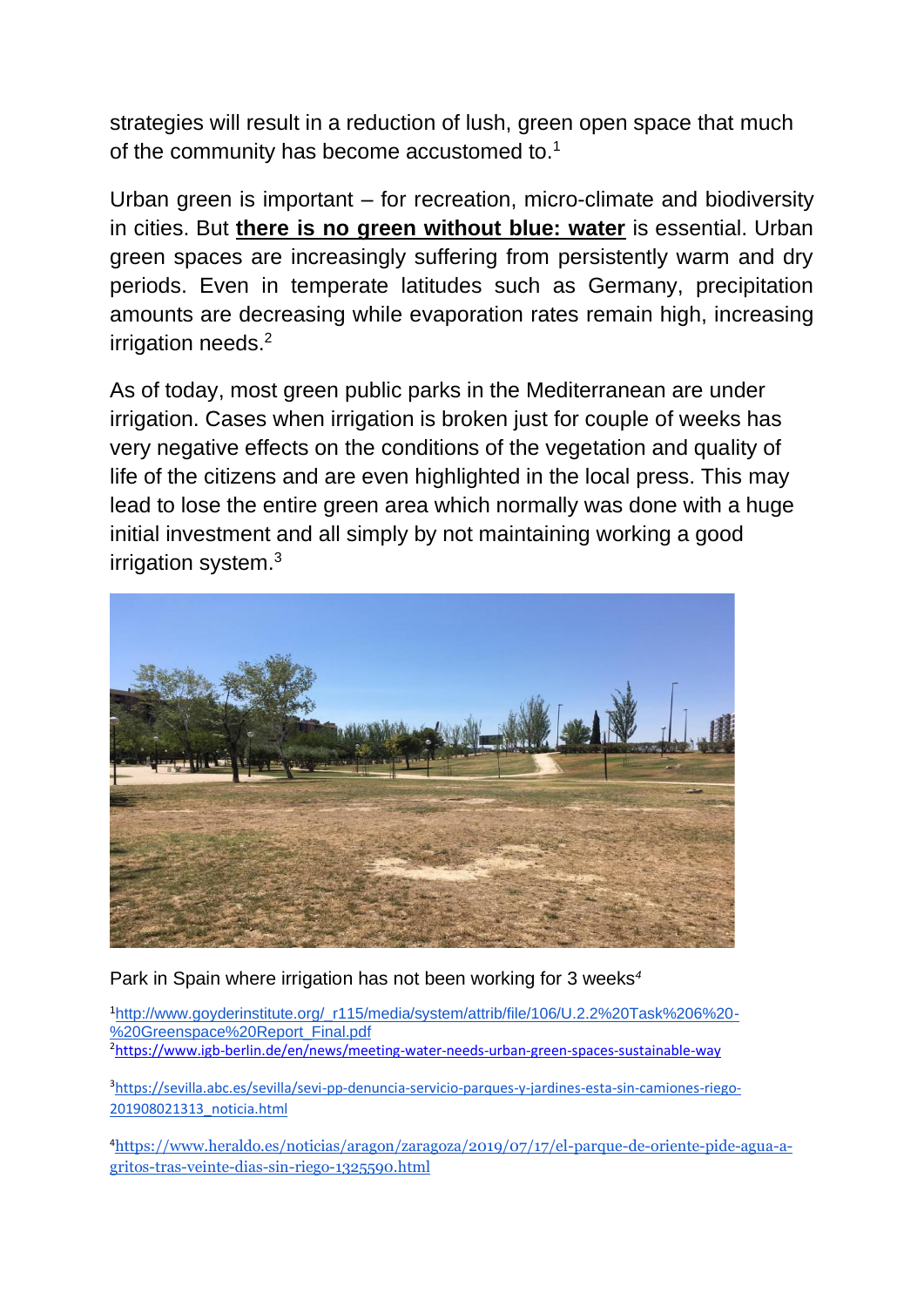## **2. More parks under irrigation - cooler city climate - less water required to keep them green**

Vegetation in cities is more exposed than in an open landscape microclimate is hotter (heat island) - that could be reduced by growing more green - cooling event. There is a significant positive effect - people spend more (I guess more not less) time outside in cooler parks in the summer - social interactions, sports, benefits for both physical and mental health. Also, since the weather is colder and people spend more time outside, the need to have air conditioning running all the time is lower. This leads to lower energy consumption and greenhouse gas emissions. Also, air conditioning is heating the areas outside of the buildings, thus, the less people use it, the better for the city microclimate<sup>5</sup>.

Urban vegetation can have a cooling effect of between  $2 - 8$ <sup>o</sup>C due to increases in evapotranspiration. This can reduce building energy consumption by  $7 - 47\%$ .

The main question we face in the context of drought and water restriction is: what spaces are valuable enough to preserve using irrigation? The assumption is that if a space that needs to be irrigated is not considered environmentally, socially and/or economically valuable, then vegetation loss will occur. The loss of vegetation needs therefore to be understood in the broader context of environmental, social, and economic impacts of lost and damaged urban green space $6$ 

Overall, if there is enough vegetation in the city, the heating effect is slowed down, and the amount of water used for irrigation in all parks can be eventually reduced - there is an important self-enforcing circular effect in place. Thus, an irrigation system in place is necessary to keep the vegetation green and microclimate cool, however, with a significant area of parks, a need for irrigation and water consumption per  $m<sup>2</sup>$  of park will be decreasing.

## **3. Particularly vulnerable areas**

Particularly vulnerable is the vegetation exposed to even more extreme temperatures and weather conditions - for example grass belts under the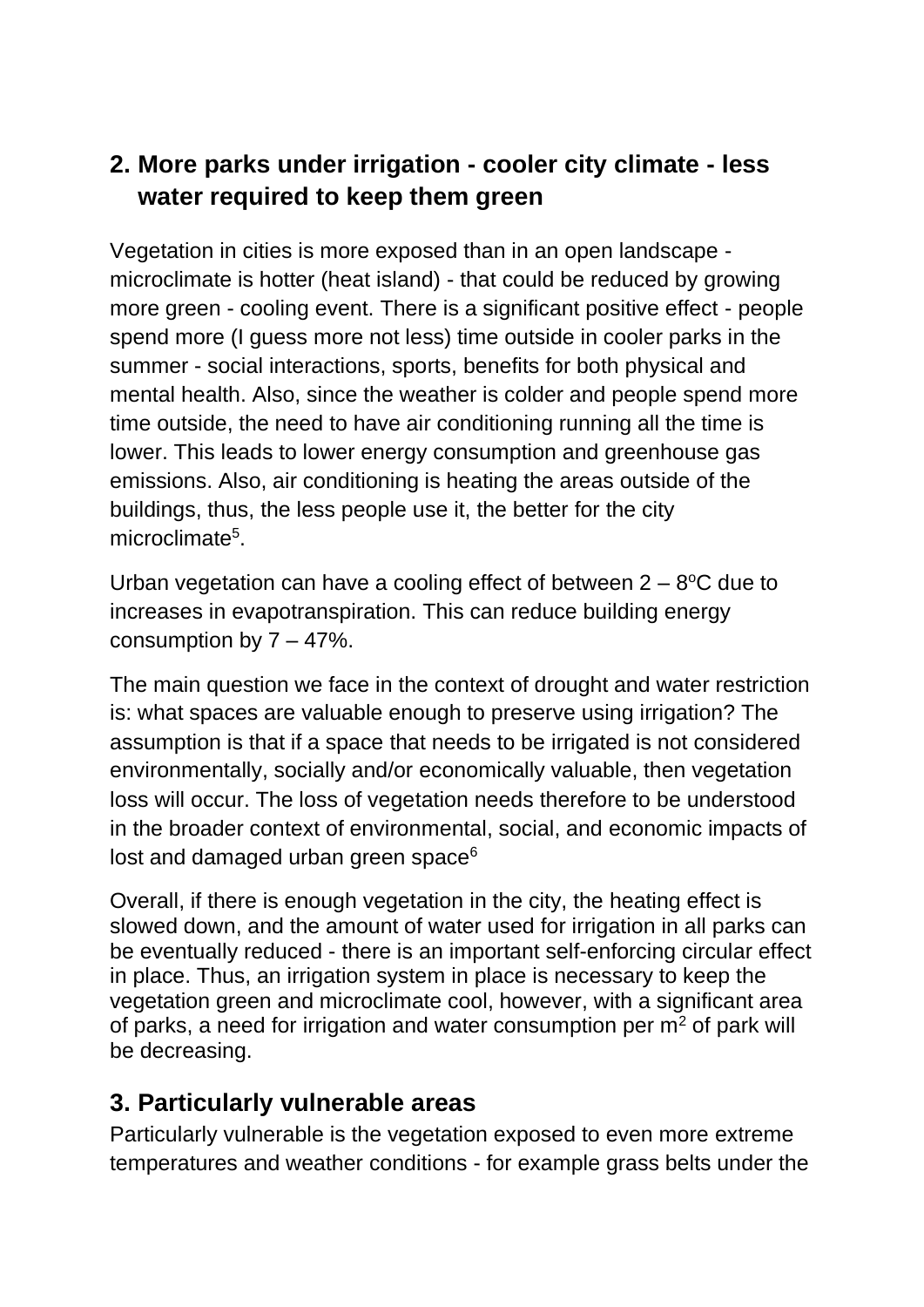tram lines. The irrigation there is fundamental to keep the lines green, but it results in a huge difference in temperature if we compare it to Tram lines with concrete bases.

Another example of extreme exposure is areas under high active usage of the public - areas to play sports, picnics, social meetings, playgrounds. We want to encourage people to spend active and social time outdoors, but these exposed areas need even more irrigation.

Another case is areas in the share of large trees - do not allow rain to get to the ground and allow grass to grow -where irrigation is needed.

Soils under trees are particularly dry, which is mainly due to the highwater demand of urban trees. In addition, there are interception losses from the canopy. To counteract future water stress because of several consecutive drought years, sustainable irrigation management will be required. While grasslands show high evaporation rates in the upper soil layers, they also promote rainwater infiltration, which can provide moisture to the soil and contribute to groundwater recharge<sup>7</sup>.

Growing adapted species to the local climate or reducing too much the lawn surface sometimes may not be enough to guarantee that citizens perceive those green areas as lush enough to use it and therefore create the positive effect proven by green areas in cities.

In any case, an efficient irrigation system shall be installed (as said, at least, as emergency, as even adapted species may suffer the severe droughts that continuously increase due to climate change).

Another point in relation with need of irrigation : without urban green space, the urban environment may encounter very large soil stability problems such as dust and sediment loss. By maintaining green space, stability in the soil is retained. In some cases, it may be necessary to use irrigation to maintain this green space resource to prevent soil stability problems.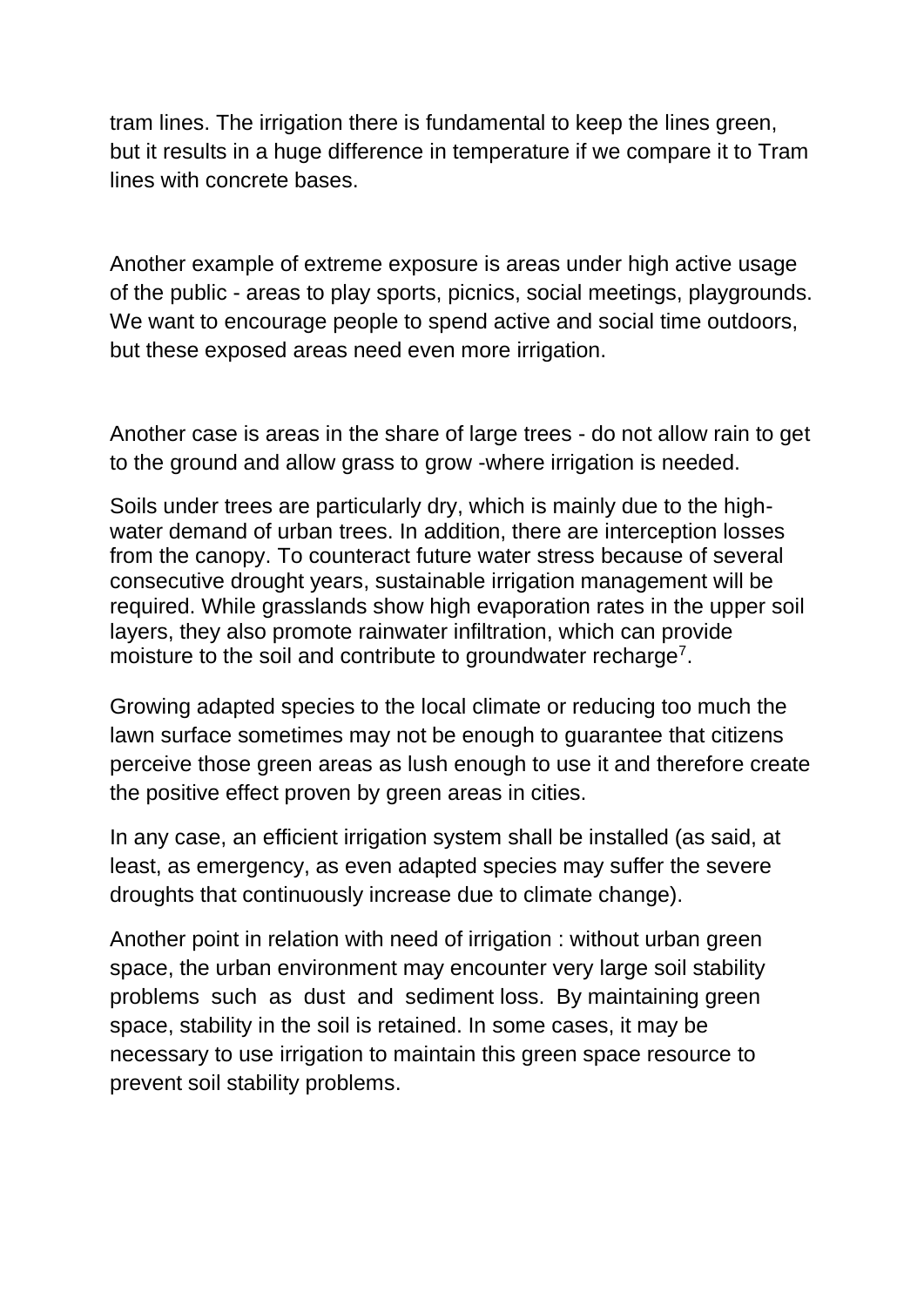Nowadays technology has advanced significantly in irrigation devices improving the water distribution and uniformity, reducing the precipitation rate allowing modern and well-designed systems to water at a lower precipitation rate than average soil's infiltration rate (around 13 mm/hr) which guarantees an efficient usage of 100% of the water used to water reducing to almost 0 water loss.

In fact, different studies prove that water usage can be reduced just by updating irrigation systems nozzles up to a 30 %.<sup>8</sup>

In cases of green areas where users can have access for periods long enough as to get inside the water window, subsurface irrigation can be a great solution that has lately improved with systems that allow a perfect distribution uniformity below the soil (better than the old simple dripline net) and allow to water even during heat hours and with users in the green areas, apart from being resistant to root intrusion.

Last developments in irrigation have not only improved the distribution uniformity and the precipitation rate of direct irrigation devices but have allowed maintenance companies (municipalities or contractors) to have access with reasonable prices to weather data (till 10 years ago investments for these required thousands of Euros while now we are talking of hundreds). This allow to adapt irrigation times and duration on daily bases to match the daily local ET of each park, as, even on the same city, each park can be on its own a microclimate with different conditions due to the surrounding buildings, type of vegetation, soil, and overall surface. These updates get real time sent through internet to the local controller without needing the maintenance person to be on the site reducing furthermore the maintenance cost.

This irrigation systems self-adapting to the weather changes can provide very different saving water results (in some cases even above 30%) depending on the latitude, and seasonal weather (rainy or hot summer) but are always positive if we compare it to the old strategy of leaving standard irrigations times based on seasons or simply adapt them, even on daily bases, by manually changing the water budget by a local maintenance person.

Just to recap: green areas are proven to be necessary and have different positive effects in cities and people.